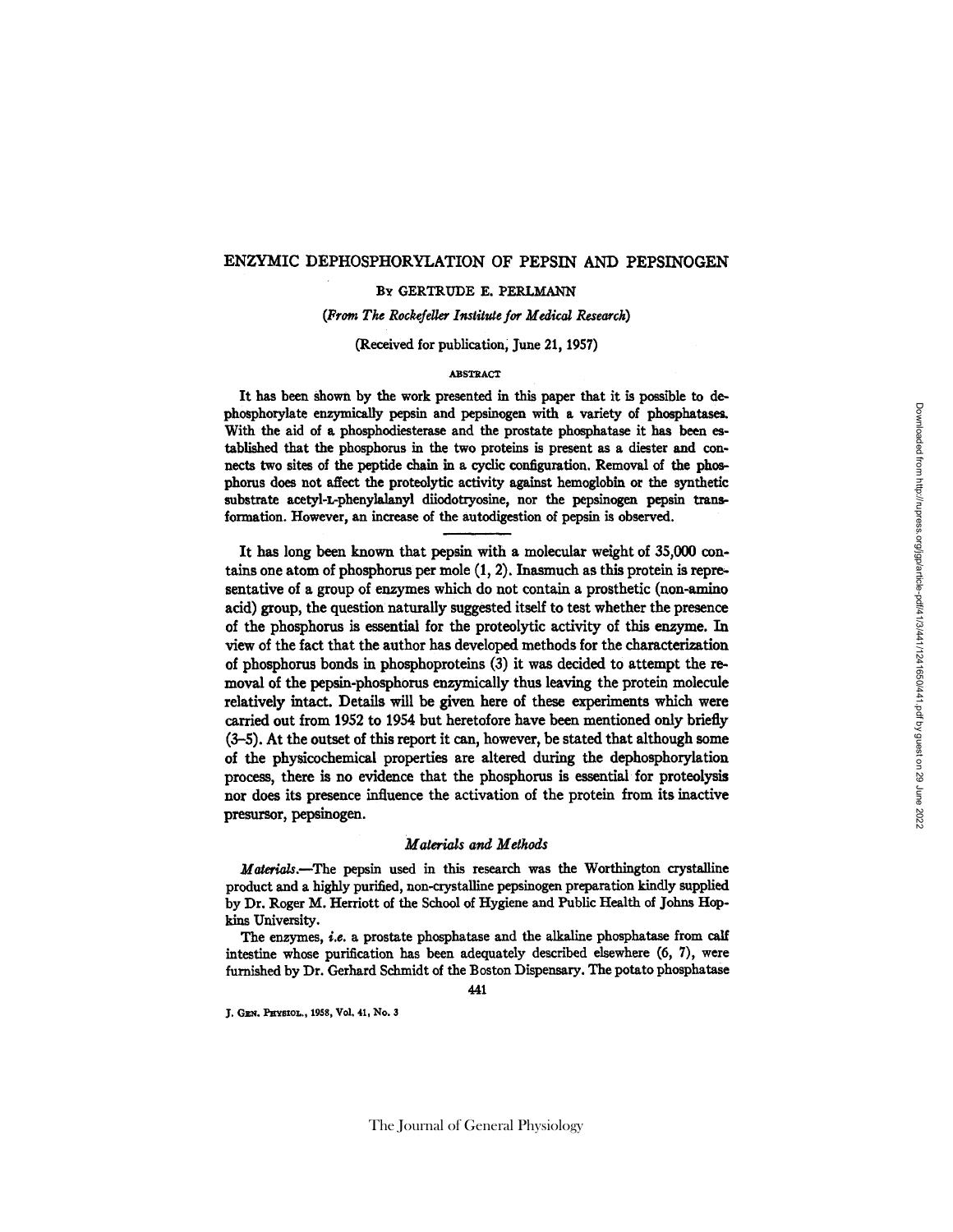and the phosphodiesterase from rattlesnake venom, *Crotalus adamanteus,* were prepared in this laboratory according to the procedures of Komberg (8) and Sinsheimer and Koerner (9), respectively.

Methods.--The concentration of all protein solutions has been determined from nitrogen analyses by the Pregl micro-Kjeldahl method using the factor of 6.78 for conversion to dry weight. The phosphorus was estimated according to Lohmann and Jendrassik (10).

*E, lectropkoresis.--For the* electrophoretic measurements a cell of 11 ml. capacity and the apparatus described by Longsworth were used (11). Prior to electrophoresis at 0.5°C. the 0.7 per cent protein solutions were dialyzed at 5°C. for 1 to 2 days against large volumes of the appropriate buffers.

*Enzyme Experiments.*—In the dephosphorylation experiments pepsin was dissolved in a buffer of the desired pH. After addition of phosphatase, in concentrations of 0.2 per cent of the total protein, the mixture was incubated at 37°C. for various lengths of time. In order to determine the proteolytic activity of the pepsin substrate as well as the amount of inorganic phosphorus released during the dephosphorylation one aliquot of the reaction mixture was assayed for activity with the aid of the hemoglobin method (12). In some experiments the hydrolysis of the synthetic substrate, N-acetyl-L-phenylalanyl diiodotyrosine, was tested (13). A second sample was mixed with an equal volume of 20 per cent trichloroacetic acid and immersed in a boiling water bath for 5 minutes. The protein precipitate was then separated by filtration and the filtrate analyzed for phosphorus, and in certain cases, for non-protein **nitrogen.** 

#### **RESULTS**

*Depkospkorylation of Pepsin and Pepsinogen by Various Pkospkatases.--*  In the first series of experiments the various enzymes which effected the removal of the ovalbumin-phosphorus were tested for their action on pepsin and pepsinogen. As shown in Table I, only the potato enzyme, at pH 5.6, and the intestinal phosphatase at pH 8.9, dephosphorylate these proteins. The action of the intestinal enzymes, at pH 5.6 and 6.0, respectively, and that of the two prostate phosphatases are negligible. The prostate enzyme with the activity optimum of pH 3.0 has recently been discovered in this laboratory and, if tested with low molecular weight substrates, found to be specific for the hydrolysis of phosphomonoesters of the O-P type.

In view of the peculiar pH stability range of pepsin, *i.e.* below pH 6.0, these studies, therefore, were limited to the use of the potato phosphatase.

*Activity of Pepsin and the Phosphorus-Free Pepsin.--Having* thus demonstrated that the pepsin-phosphorus can be removed enzymically, the two proteins were assayed for activity. The results of these tests are recorded in Fig. 1. Here, the proteolytic activity, expressed as optical density at 280 m $\mu$ , is plotted against the amount of pepsin present in the reaction mixture. A straight line relationship is obtained. Fig. 1 further indicates that the activity of three different phosphorus-free pepsin preparations and that of the starting materials are indistinguishable.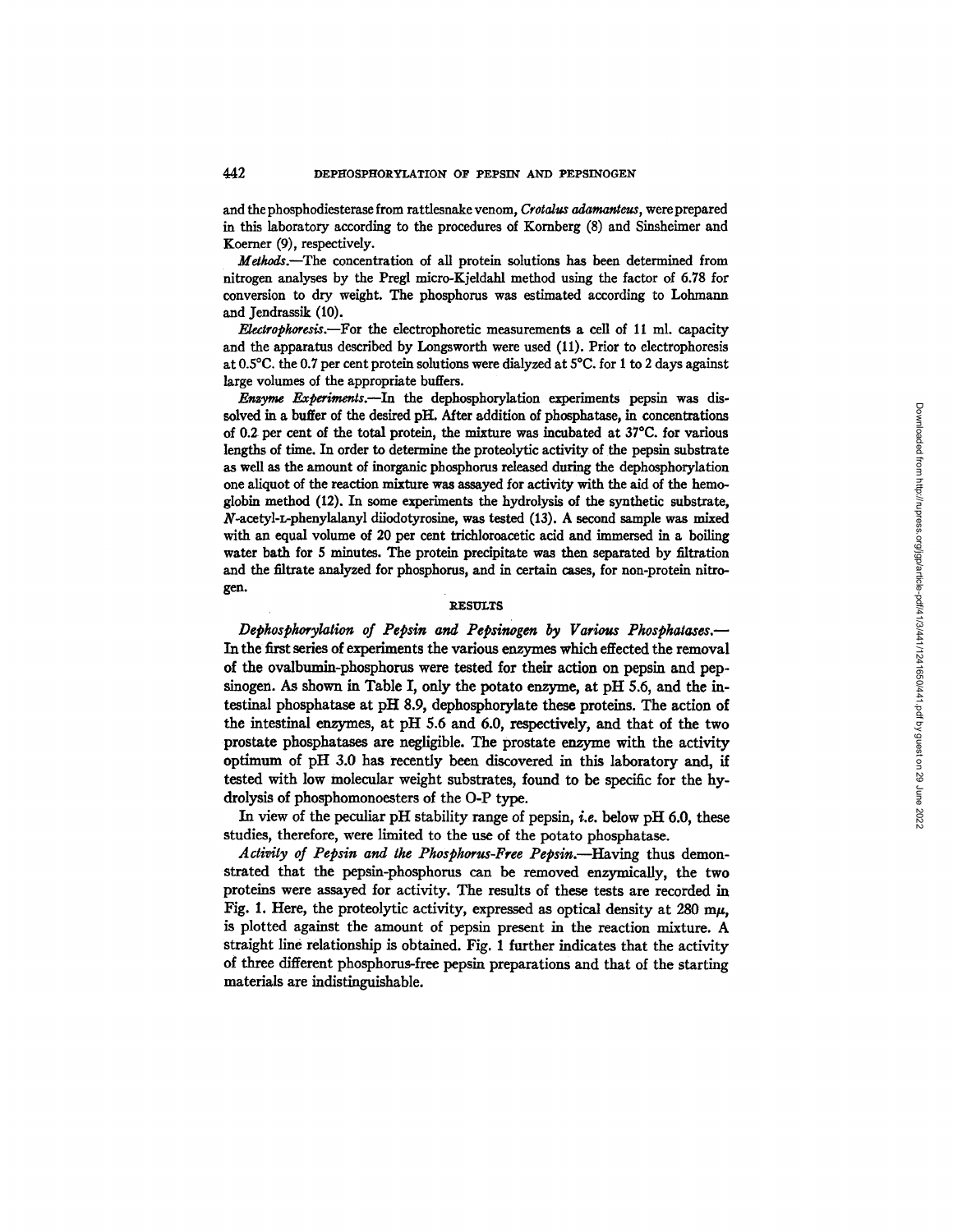## GERTRUDE E. PERLMANN 443

As shown in Fig. 2, a similar result is obtained on comparison of the rate of hydrolysis of the dipeptide, N-acetyl-L-phenylalanyl diiodotyrosine.

*Pepsinogen-Pepsin Transforraation.--In* contrast to pepsin, its inactive precursor pepsinogen is stable in the alkaline pH range. The removal of the pepsinogen-phosphorus was therefore carried out with the aid of the intestinal phosphatase. On subsequent activation of the phosphorus-free pepsinogen, by acidification of the solution to pH 2.0, it could be demonstrated that the activity of the enzyme was identical with that of the control sample.

| Enzyme                    | pH of optimum<br>activity | Maximal amount of phosphorus<br>liberated |            |  |
|---------------------------|---------------------------|-------------------------------------------|------------|--|
| (1)                       | (2)                       | Pepsin<br>G)                              | Pepsinogen |  |
|                           |                           | Per cent of total                         |            |  |
| Prostate phosphatase I    | 5.6                       | 1.5                                       |            |  |
| Prostate phosphatase II   | 3.0                       | 9.0                                       | Not tested |  |
| Intestinal phosphatase I  | 5.6                       | 3.0                                       | Not tested |  |
|                           | 9.0                       | 100.0                                     | 100.0      |  |
| Intestinal phosphatase II | 6.0                       | 6.0                                       | 0          |  |
| Potato phosphatase        | 5.6                       | 99.0                                      | 96.0       |  |

TABLE I *Depkosphorylation of Pepsin and Pepsinogen by Pkospkatases of Various Origin* 

Thus, from the foregoing it follows that the phosphorus in these two proteins is unessential for the proteolytic activity of pepsin and for the pepsinogen  $\rightarrow$  pepsin transformation.

*E1ectrophoretic Bekavior of Pepsin and of Pkospkorus-Free Pepsin.--In* the dephosphorylation studies of ovalbumin and  $\alpha$ -casein (14, 15) it has been demonstrated that the enzymic removal of as little as one phosphate group influences considerably the electrophoretic characteristics of the protein. Moreover, as will be discussed below, electrophoretic analysis over a wide pH range presents a qualitative picture of the type of groups involved. It, therefore, seemed of interest to compare the mobilities of pepsin and of the phosphorus-free protein at different pH values. The results of these measurements in monovalent buffers of pH 1.0 to 6.0 are presented in Table H. Here, columns 1 and 2 list the composition and the pH of the solvents at 25°C., whereas in columns 3 and 4 are given the mobilities of pepsin and the phosphorus-free protein. The six pepsin preparations studied in this laboratory migrated as a single peak in the pH range of 1.0 to 6.0. Moreover, as shown already by Tiselius, Henschen, and Svensson (16) and confirmed with our preparations, pepsin in 0.1 N hydrochloric acid at pH 1.08 still moves anodically. This unusual behavior indicates the presence of a strongly acidic group that is still dissociated at this pH. That this can be attributed to the phosphate group is evident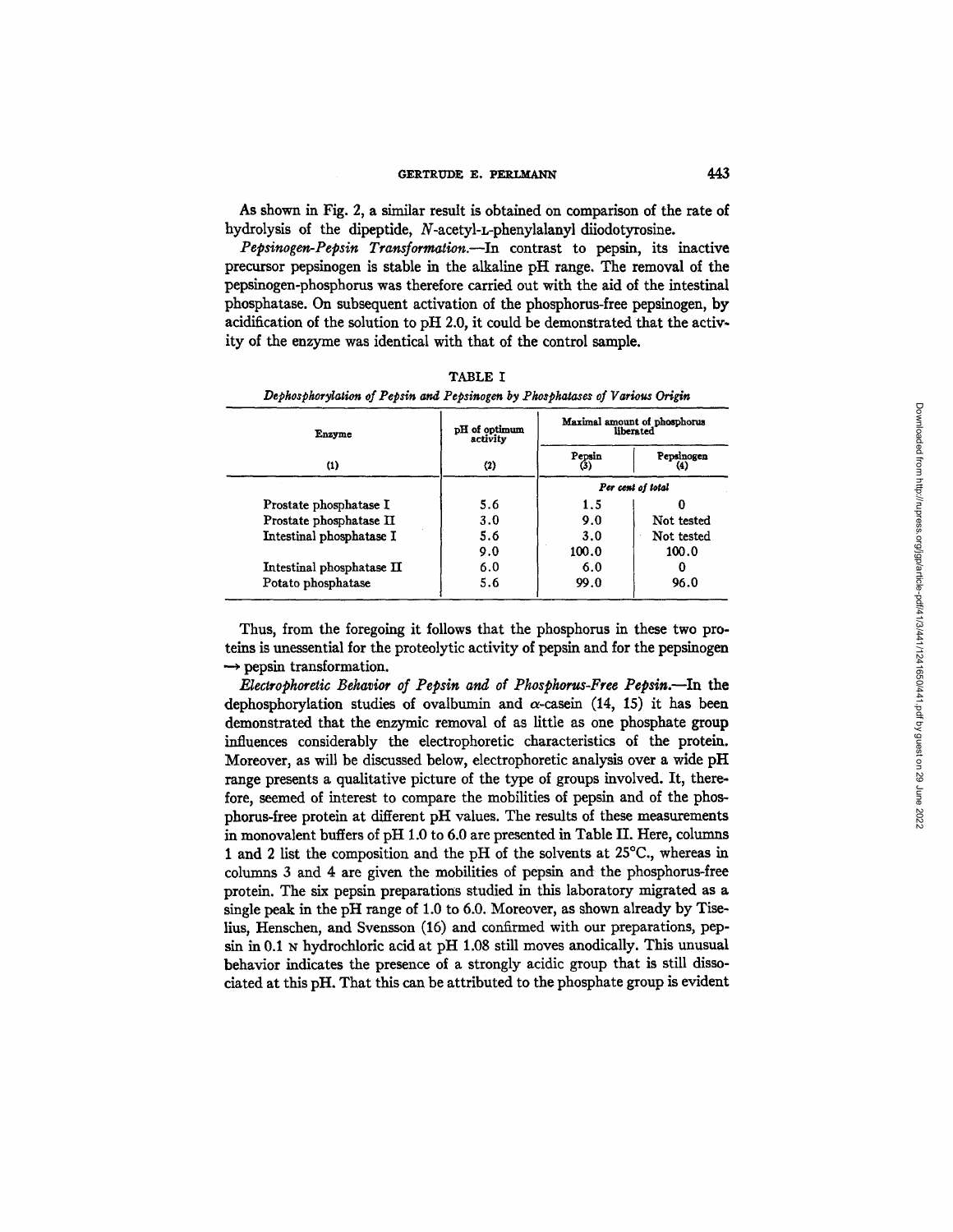

FIG. I. Proteolytic activity of pepsin and phosphorus-free pepsin against hemoglobin as function of pepsin concentration.



FIG. 2. Hydrolysis of N-acetyl-L-phenylalanyl diiodotyrosine by pepsin and phosphorus-free pepsin as function of pepsin concentration.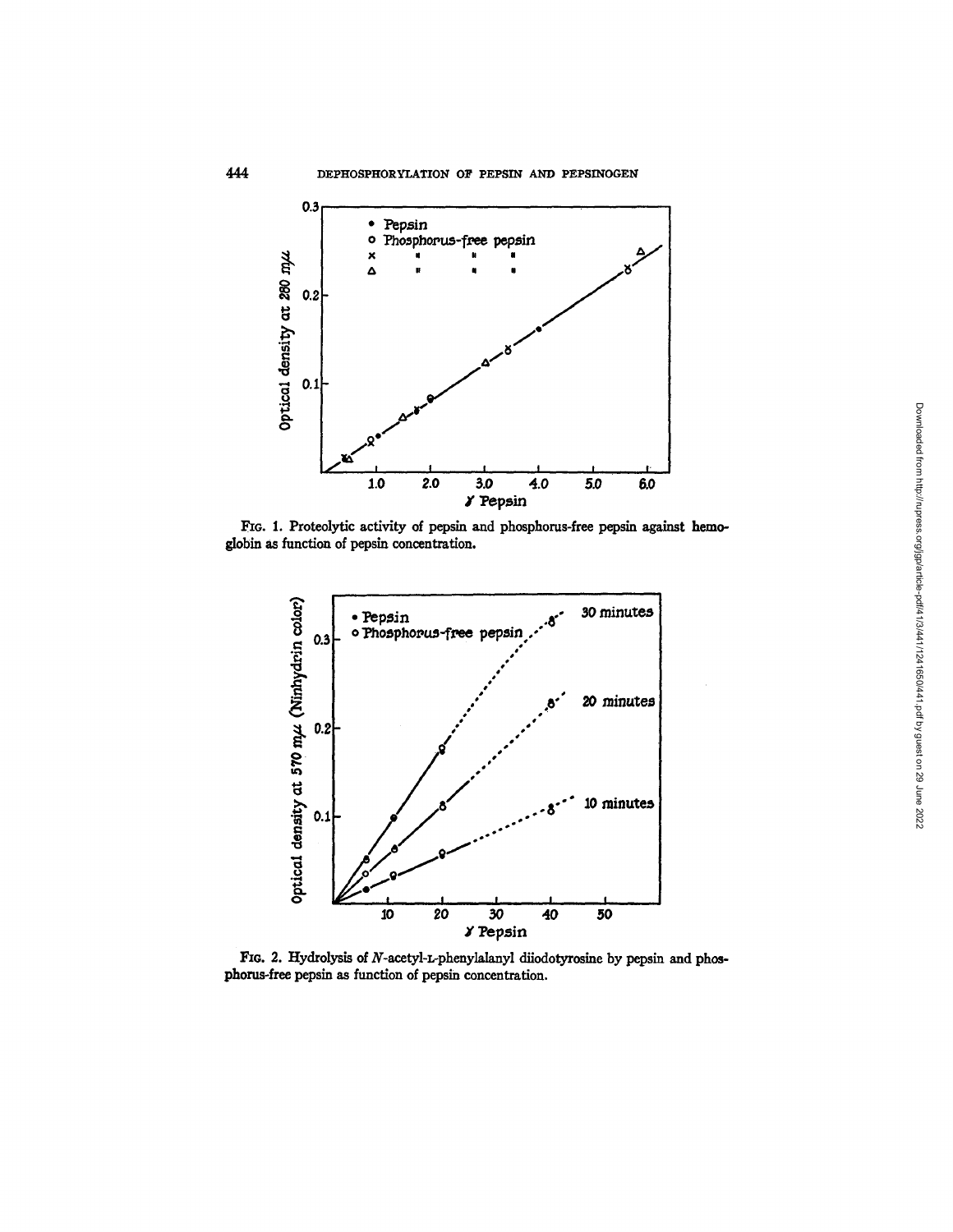## GERTRUDE E. PERLMANN **445**

from the fact that the phosphorus-free pepsin, at pH  $1.08$  in 0.1  $\mu$  hydrochloric acid is positively charged. Its isoelectric pH of 1.7 at 0.1 ionic strength was obtained by interpolation of several measurements in which the pH was varied from 1.1 to 2.5. If the mobilities of pepsin, (column 3), are compared with those of the phosphorus-free protein, (column 4), a constant difference,  $\Delta u$ , of 0.3 to  $0.4 \times 10^{-5}$  is obtained at all pH values below pH 5.0 (column 5).

| TABLE II                                                                    |  |  |  |  |
|-----------------------------------------------------------------------------|--|--|--|--|
| Mobilities of Pepsin and Dephosphorylated Pepsin in Buffer Solutions of 0.1 |  |  |  |  |
| Ionic Strength                                                              |  |  |  |  |

|                                         |                  | Mobilities $\times$ 10 <sup>1</sup> |                          |                  |
|-----------------------------------------|------------------|-------------------------------------|--------------------------|------------------|
| Buffer                                  | pH               | Pepsin                              | Phos-<br>phorus-<br>free | Δs               |
| $\alpha$                                | (2)              | (3)                                 | pepsin<br>$_{(4)}$       | $(5)$            |
| $0.1 \times HCl$                        | 1.0 <sub>s</sub> | $-0.1$                              | 0.2                      | 0.3              |
| $0.1 \times HCl - 0.1 \times g$ gycine  | 1.7 <sub>a</sub> | $-0.3k$                             | 0                        | 0.3 <sub>5</sub> |
| $0.1 \text{ N HCl}$ –0.2 M glycine      | 2.5 <sub>0</sub> | $-0.7$                              | $-0.31$                  | 0.3 <sub>s</sub> |
| $0.1$ N HCl-0.5 M glycine               | 3.0 <sub>5</sub> | $-1.7$                              | $-1.3$                   | 0.4              |
| 0.02 N NaAc-0.1 N HAc-0.08 N NaCl       | 3.9 <sub>1</sub> | $-4.1$                              | $-3.77$                  | 0.3 <sub>1</sub> |
| $0.1$ N NaAc- $0.1$ N HAc               | 4.6.             | $-6.32$                             | $-6.1$                   | 0.27             |
| $0.1$ N NaAc-0.01 N HAc                 | 5.6 <sub>s</sub> | $-9.1$                              | $-9.0$                   | 0.1 <sub>a</sub> |
| $0.02$ N NaCac-0.005 N HCac-0.08 N NaCl | 5.7 <sub>2</sub> | $-8.9$                              | $-8.6$                   | 0.3              |
| $0.02$ N NaV-0.02 N HV-0.08 N NaCl      | 7.8 <sub>1</sub> | $-7.8$                              | $-7.4n$                  | 0.3 <sub>2</sub> |

Ac  $=$  acetate; Cac = cacodylate;  $V =$  diethylbarbiturate.

Another point of interest emerges from the results given in Table II. On substitution of acetate by a cacodylate sodium chloride mixture of the same ionic strength and a similar pH, lower mobility values are observed in the cacodylate buffer. Likewise, in the pH range of 7.0 to 9.0 at which spontaneous inactivation (*i.e.*, denaturation) of pepsin occurs, a similar effect is noticed.<sup>1</sup> The mobility difference,  $\Delta u$ , of the pepsin and of the phosphorus-free protein, however, is identical with that given in Table II for the acidic buffers;  $e.g.,$ 0.3 to 0.4  $\times$  10<sup>-5</sup>. These results, therefore, can be taken as an indication that the interaction with buffer ions of these two closely related proteins is not affected by the presence of the phosphate group in the molecule but it is strongly influenced by the ionic composition of the solvent.

The Nature of the Phosphorus Bond of Pepsin.--As reported in a previous communication (14) the pH mobility curves of the three ovalbumins,  $A_1$ ,

1 Although pepsin in the pH range of 1.0 to 6.0 and 8.0 to 9.0, respectively, moves as a homogeneous protein, in the intermediate pH range it has three electrophoretic components. Similar results have been also obtained by Edelhoch (17).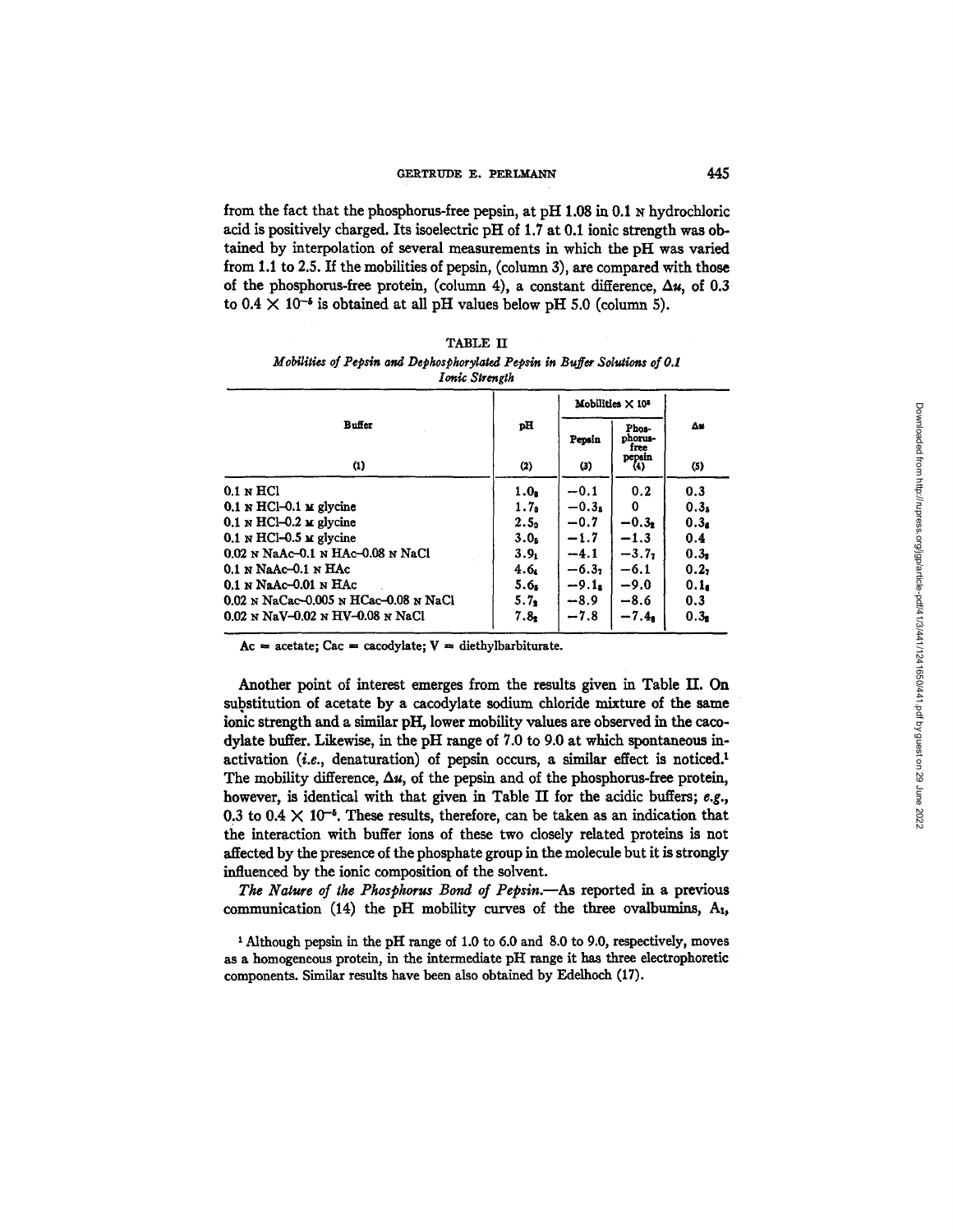#### 446 DEPHOSPHORYLATION OF PEPSIN AND PEPSINOGEN

A<sub>2</sub>, and A<sub>3</sub>, diverge until a constant mobility difference,  $\Delta u = 0.6 \times 10^{-5}$ , is found in the pH range of 7.0 to 9.0. If correlated with titration data, this mobility decrement at pH 7.0 indicates that on removal of each phosphorus atom of ovalbumin the net charge is altered by a value of  $-2$ , indicating that the phosphate groups of this protein are present in form of monoesters with two dissociable hydroxyls.

In contrast, as illustrated with the data given in Table II, the pH mobility curves of the two pepsins, although different from each other, do not diverge

## TABLE III *Action of Prostate Phosphatgse on Pepsin, Pretreated with Phosphodiesterase*

| Reaction mixture<br>$\bf{u}$                                  | pH of<br>reaction<br>mixture<br>(2) | Time of<br>incubation<br>at 37°C. | Phosphorus<br>released by<br>enzyme<br>(4) |  |
|---------------------------------------------------------------|-------------------------------------|-----------------------------------|--------------------------------------------|--|
|                                                               |                                     | krs.                              | ber cent                                   |  |
| Pepsin in 0.05 $\mu$ NaHCO <sub>2</sub> + phosphodiesterase   | $8.2 \rightarrow 7.8$               |                                   | 0                                          |  |
| Pepsin, phosphodiesterase-treated in acetate                  | 5.8                                 | 12                                |                                            |  |
| Pepsin, phosphodiesterase-treated + prostate phos-<br>phatase | 5.8                                 | 12                                | 100                                        |  |
| Pepsin in 0.05 M NaHCO <sub>2</sub> , control                 | $8.2 \rightarrow 8.2$               |                                   | 0                                          |  |
| Pepsin (control) in acetate                                   | 5.8                                 | 12                                |                                            |  |
| Pepsin (control) $+$ prostate phosphatase                     | 5.8                                 | 12                                |                                            |  |

Each reaction mixture contained 1 per cent pepsin, whereas the diesterase and prostate phosphatase content was 0.02 and 0.01 per cent, respectively.

at neutrality. These findings, taken together with the failure of the prostate and intestinal phosphatases to dephosphorylate pepsin at pH 5.6 and  $6.0$ ,<sup>2</sup> respectively, exclude the presence of a monoester of the O-P and N-P type  $(3)$ and suggest that the phosphorus of this protein occurs in the form of a diester with only one hydroxyl that can lose its proton. The diester nature of the phosphate group was confirmed as follows:-

If, as shown with the aid of Table III, pepsin in 0.1 N sodium bicarbonate is treated with a phosphodiesterase of snake venom, no inorganic phosphorus is set free. Since here the diester reaction is carried out in a weakly buffered solution, the shift of pH from 8.2 to 7.8 indicates the appearance of an acidic group. Subsequent exposure of the diesterase-treated pepsin to prostate phosphatase at pH 5.6 releases the pepsin-phosphorus. In view of the known specificity of these two phosphatases for the hydrolysis of O-P bonds when tested with low molecular weight substrates, one has to conclude that this diester is of the O-P-O type (3).

' The specificity of these enzymes for the hydrolysis of -O-P- and -N-P- monoesters has been discussed elsewhere (3).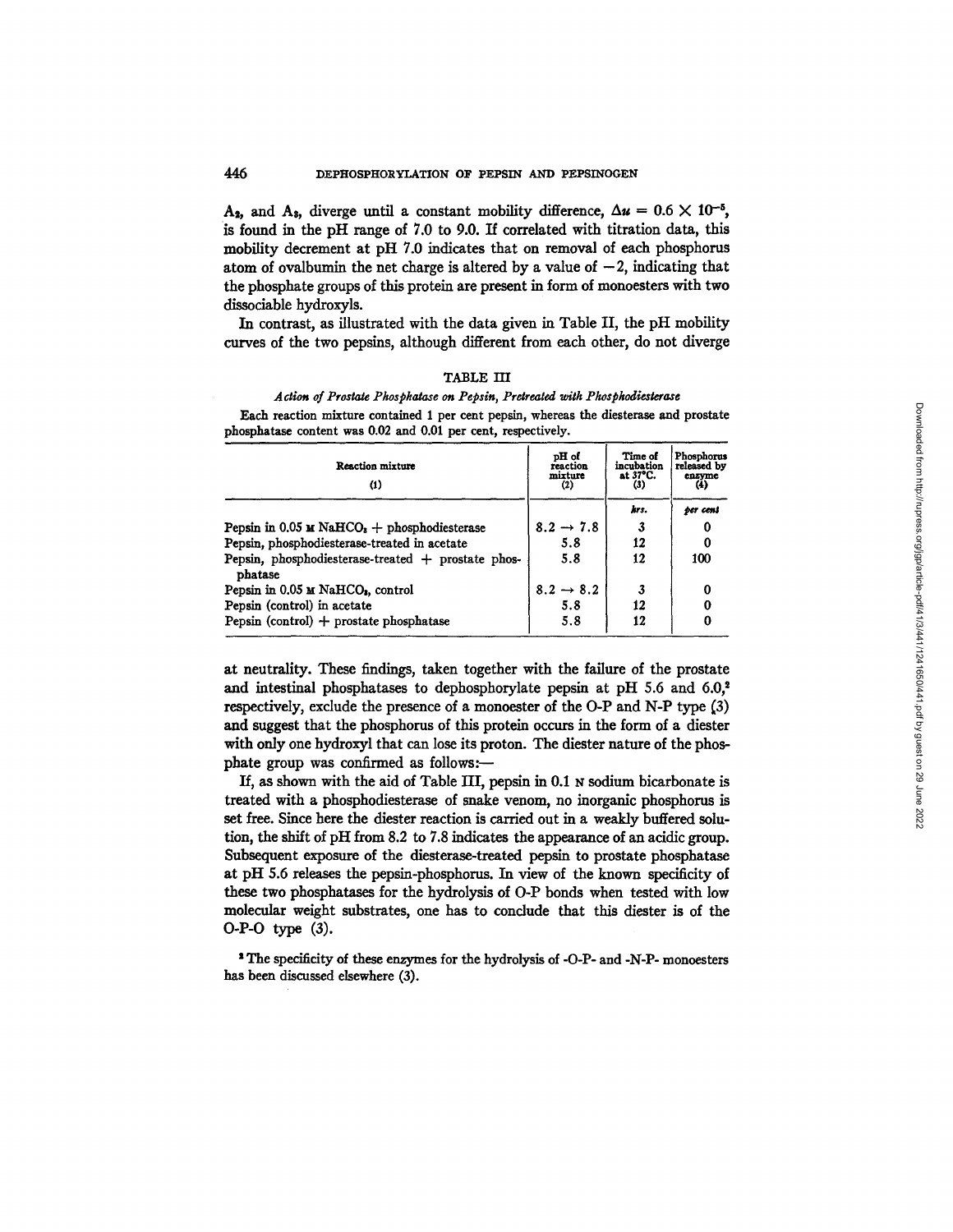As shown by the work of Williamson and Passmann (18), Van Vunakis and Herriott (19), and Heirwegh and Edman (20), pepsin is a protein with a single peptide chain. Therefore, the phosphorus must cross-link a portion of the chain into a cyclic loop. Hence, as illustrated in Fig. 3, if during the action of the









FIG. 4. Superimposed tracings of the electrophoretic patterns of pepsin, phosphodiesterase-treated pepsin, and phosphorus-free pepsin.

Electrophoresis was carried out at 1 per cent protein concentration in 0.1 N sodium bicarbonate at pH 8.2 for 9000 seconds at 6.5 volts per cm.

phosphodiesterase this cyclic bond is broken, the diester is converted into a monoester with the exposure of two acidic groups. Thus, it should be expected that in the pH range of 7.0 to 9.0 the diesterase-treated protein should move faster anodically than pepsin and the phosphorus-free protein more slowly. That this is the case is demonstrated with the aid of the superimposed tracings of the electrophoretic patterns obtained in 0.1 N sodium bicarbonate of pH 8.2 (Fig. 4). Here, the full line represents pepsin, the dashed line being the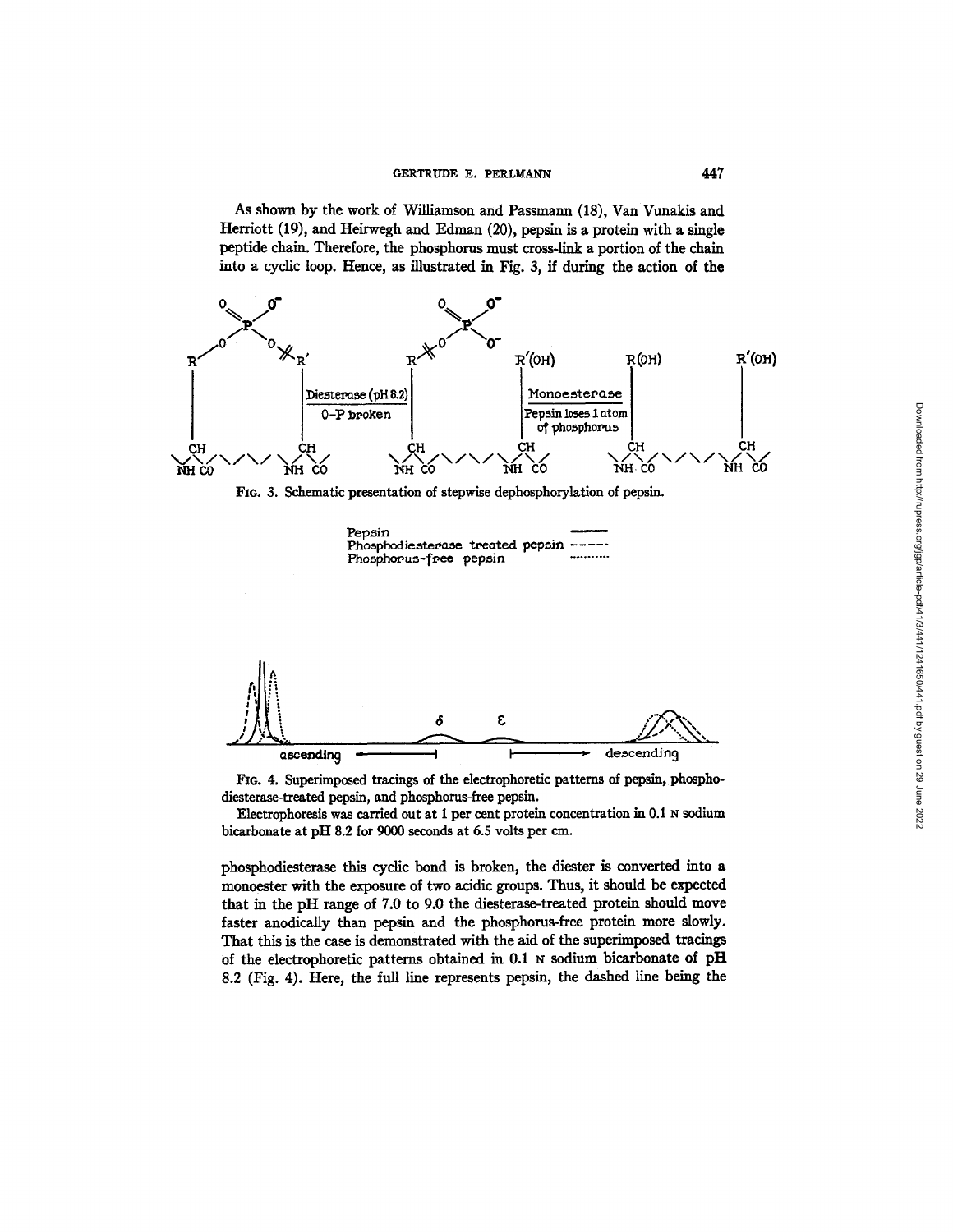#### 448 DEPHOSPHORYLATION OF PEPSIN AND PEPSINOGEN

pattern after treatment with the diesterase and the dotted one that of the phosphorus-free protein. From the relative position of these three peaks and the mobility values given in Table IV, it is clear that the mobility decrement is the same in each step; *i.e.*,  $\Delta u = 0.3$  to  $0.4 \times 10^{-5}$  (columns 6 and 7).

In Table IV it is further shown that in an acetate buffer of pH 3.9 and 4.6, respectively, the mobilities of the diesterase-treated pepsin are identical with that of pepsin.<sup>8</sup> This result was to be expected in view of the fact that here the hydroxyl with a pK of 6.8 is undissociated and does not contribute to the net charge of the protein.

|                                        |                  | Mobilities $\times 10^5$          |                     |                                    | Δs      |                  |
|----------------------------------------|------------------|-----------------------------------|---------------------|------------------------------------|---------|------------------|
| Buffer                                 | pH               | Diester-<br>ase-treated<br>pepsin | Pepsin              | Phos-<br>phorus-<br>free<br>pepsin | (3)–(4) | $(5)-(4)$        |
| $\bf{u}$                               | (2)              | (3)                               | $\langle 4 \rangle$ | $(5)$                              | (6)     | (7)              |
| $0.02$ N NaAc-0.1 N HAc-0.08 N<br>NaCl | 3.9 <sub>1</sub> | $-4.1s$                           | -4.1                | $-3.77$                            | 0       | 0.3 <sub>z</sub> |
| $0.1$ N NaAc- $0.1$ N HAc              | 4.6.             | $-6.2a$                           |                     | $-6.1$                             | 0       | 0.27             |
| $0.02$ N NaV-0.02 N HV-0.08 N NaCl     | $7.8_1$          | $-8.1$                            | $-6.37 - 7.8$       | $-7.48$                            | 0.3     | 0.3 <sub>2</sub> |
| $0.1$ N NaHCO <sub>2</sub>             | 8.2 <sub>2</sub> | $-8.2$                            | $-7.9$              | -7.6                               | 0.3     | 0.3              |

**TABLE IV** Electrophoretic Mobilities of Diesterase-Treated Pepsin, Pepsin, and Phosphorus-Free Pepsin as Function of pH

 $Ac = acetate; V = diethylbarbiturate.$ 

Some Properties of the Phosphorus-Free Pepsin.—The most striking difference between the phosphorus-free pepsin and its parent substance is in the electrophoretic behavior. Nevertheless, it has not been possible to resolve a mixture of these two proteins into its components. Only one boundary is observed whose displacement at all pH values studied was intermediate to that of the two proteins. Resolution occurs, however, on mixing equal quantities of the phosphorus-free and diesterase-treated proteins. However, a comparison of the mobilities of the components of the mixture with the original materials reveals that also in this case protein-protein interaction has taken place.

Similarly, attempts to separate pepsin mixtures by chromatography have been unsuccessful. However, the following observations are of considerable interest. If pepsin is allowed to undergo autodigestion at pH values removed from those of optimal proteolysis, *i.e.* pH 1.5 to 2.5, and is subsequently passed through a column of 4 per cent linked Dowex 50, a newly formed component is

<sup>3</sup> In these experiments a phosphodiesterase prepared from saline extracts of prostate glands was used. This enzyme, in the presence of  $10^{-4}$  M magnesium ions, is active at pH 5.8. Thus denaturation of pepsin was prevented.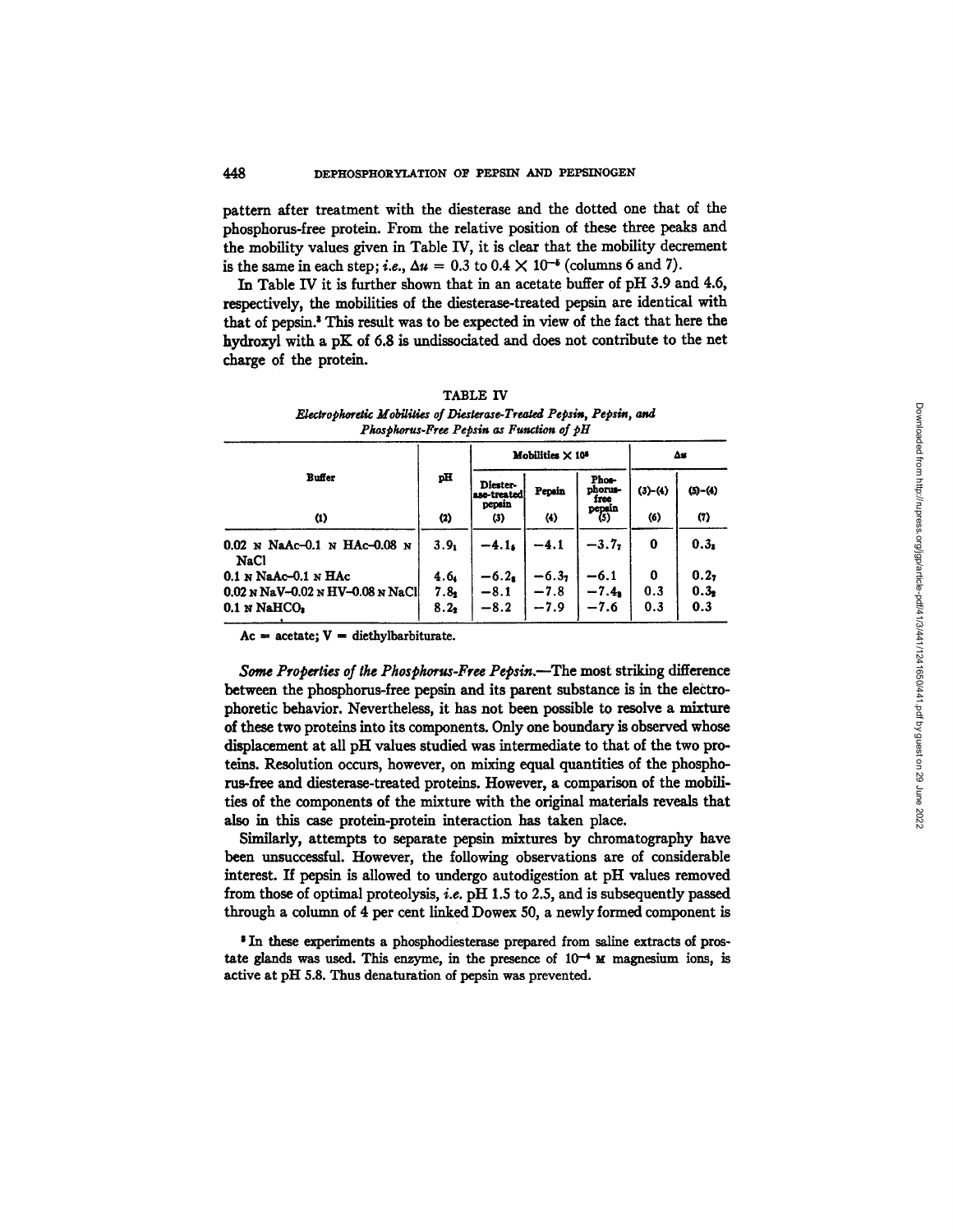#### **GERTRUDE E. PERLMANN** 449

isolated from the eluate. The amount of this second active component varies somewhat with the autodigestion. The eluate pattern of partially autolyzed, phosphorus-free pepsin is more complex in that it contains four to five components. Here too, a second active fraction is present with a slightly higher activity than that obtained from the partially autolyzed pepsin. From these observations it follows that the rate of autodigestion is higher in the case of the phospborus-free protein than in the native protein.

## **DISCUSSION**

In the present investigation it has been shown that the single phosphate group of pepsin and pepsinogen can be removed enzymicaUy. Moreover, with the proper selection of two phosphatases, e.g. a diesterase from snake venom and the prostate pbosphatase, it was demonstrated that the phosphorus in these two proteins is present in the form of a diester of the O-P-O type.<sup>4</sup> The occurrence of phosphodiesters in  $\alpha$ - and  $\beta$ -casein has already been described. In these proteins the phosphorus serves to link peptide chains and its removal is accompanied by a disintegration of the protein into smaller units. In the case of pepsin, however, such a phenomenon is not observed. Here, the phosphorus serves to cross-link two sites of the peptide chain in s cyclic configuration and the experiments described here thus add a new type of intrachain bond to that of the disulfide linkages.

Although the removal of the phosphorus does not impair the peptic activtity nor affect the pepsinogen $\rightarrow$  pepsin transformation, some of the physicochemical properties have been altered and the rate of autodigestion of the phosphorus-free protein has increased considerably. It appears that the dephospborylation process causes an opening of a cyclic loop in the peptide chain followed by a slight unfolding. A number of peptide bonds, hitherto not accessible to enzymic hydrolysis, are now exposed and are rapidly hydrolyzed. This could be demonstrated by an increased formation of trichloroacetic acid soluble nitrogen of the phosphorus-free pepsin and by a higher yield of dialyzable active fragments than has been found in the case of the parent protein (21). Therefore, it is not unlikely that the function of the phosphate group in pepsin is to stabilize the molecule and thus minimize its autodigestion.

The author is indebted to Dr. Gerhard Schmidt of the Boston Dispensary for generous samples of the prostate and intestinal phosphatases; to Dr. L. E. Baker for the synthetic substrate. My sincere thanks go to Mrs. Joan J. Berdick and Miss Barbara R. Hollingsworth for their assistance.

<sup>4</sup> As described by the author elsewhere (3) all potato phosphatase preparations contain small amounts of a diesterase active at pH 5.6 and specific for O-P bonds. Thus, the removal of the pepsin-phosphorus is due to a combined action of a monoand diesterase.